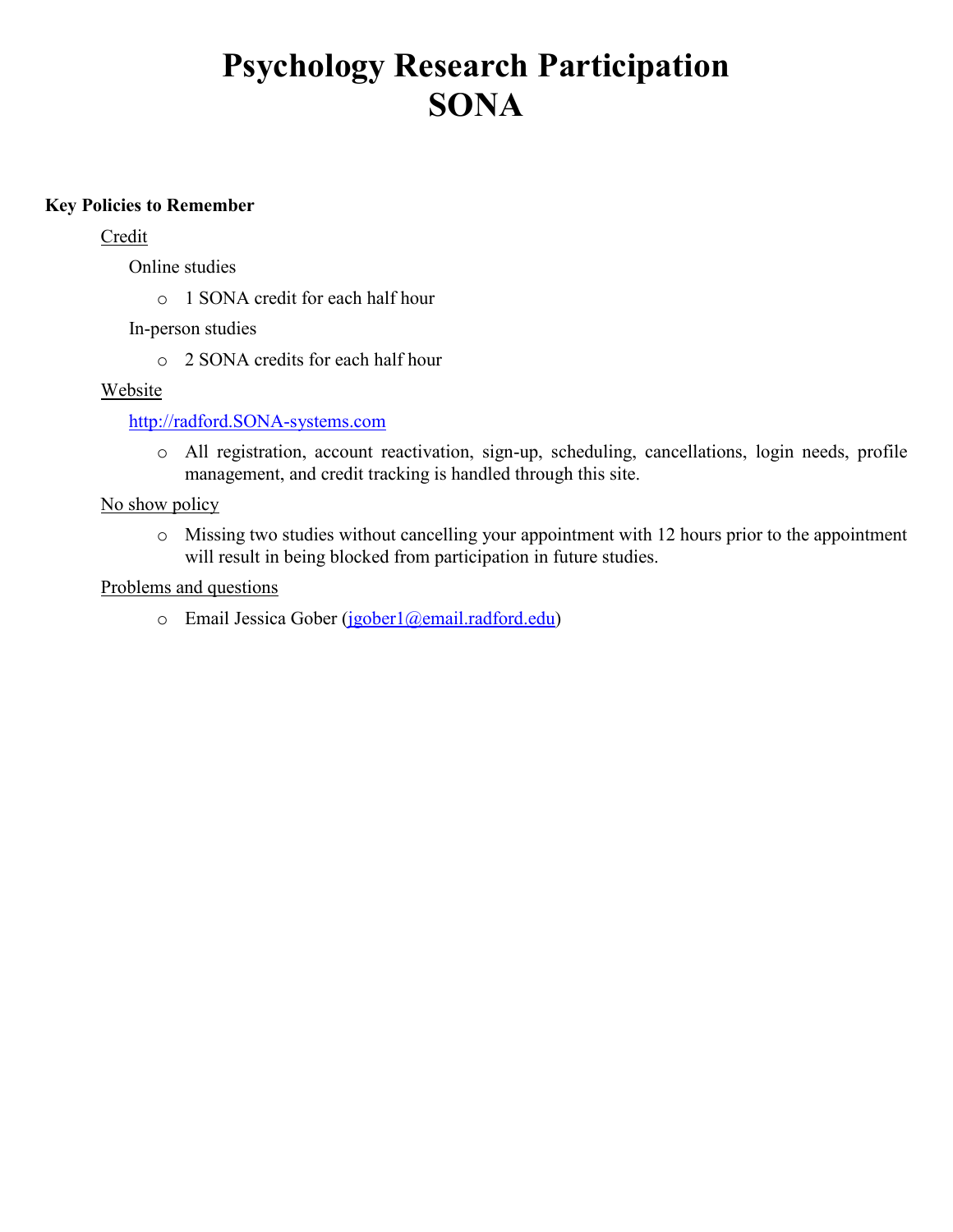# **Psychology Research Participation**

**Rationale for Research Participation**. Much of what psychologists know comes from research studies conducted at universities like Radford. If we are to learn about human behavior, then we must observe humans. By agreeing to participate in research studies conducted by members of our Psychology Department you are providing information that is not available by any other means. In addition, we intend for your participation to have educational value for you as a student. Thus, you will be given a full explanation of the studies in which you participate. Aggregated results of the studies in which you participate will be made available to you upon request.

**Credit**. Students enrolled in certain classes (ask your instructor if your class is eligible) may participate in Psychology Department research to 1) fulfill a course requirement, 2) receive extra credit, or 3) both. Each ½ hour of research participation **for online studies** will earn you "one credit" in the SONA system. Each ½ hour of research participation **for in-person studies** will earn you "two credits" in the SONA system. All experiment times are rounded to the next half-hour (e.g., a 70-minute experiment equals 3 credits). Your instructor determines the value of each credit. For example, each credit might equal 5 points toward your course grade. Furthermore, your instructor determines the maximum amount of research extra credit that you can earn for the course. Finally, your instructor will provide alternative assignments so that you can still earn extra credit without participating in research.

**Rights of Participants**. You may choose to leave any experiment at any time without penalty. If you choose to leave, you will receive at least partial credit for that session. If there is ever an instance in which you feel that you were not treated properly, respectfully and courteously, you should contact the department's participant pool committee (Dr. Katie Arnold at 540-831-1068) or the Office of the Institutional Review Board at Radford University (540-831-5290).

**Responsibilities of Participants**. During studies, you should behave in the same way you would behavior during an exam. Any behavior that disrupts a research study even slightly is a violation of the Standards of Student Conduct. When you sign up for a study and you cannot keep your appointment you should cancel your appointment online at least 12 hours prior to the study. After the 12-hour cut off, you must contact the researcher directly (their contact info is included with the sign-up information). If you miss two studies in one semester without cancelling your appointment (either online or by contacting the researcher directly) you will be blocked from participating in any studies posted on SONA for the remainder of the semester.

### **Procedures**

**Starting with SONA**. You must *register*, *login*, and indicate your *course/section* with SONA *BEFORE* you signup for an experiment to receive credit! Please follow these steps:

- 1. Go to [http://radford.SONA-systems.com](http://radford.sona-systems.com/)
- 2. Select the **Request an account here** link (lower left corner).
- 3. Enter your name, and your Radford User ID (everything *before* @radford.edu in your email address). Your password and instructions for log-in will then be emailed to your Radford account.
- 4. After log-in, you will be required to select a course (if your course is not listed, select "Correct Course Not Listed" and please inform your instructor that his or her course is not listed).
- 5. You can change your password by following the **My Profile** link.

### **Scheduling Research Participation.** *Note: The last day to participate in a study is the last day of classes!*

- 1. Go to [http://radford.SONA-systems.com](http://radford.sona-systems.com/) and log-in.
- 2. Select the **View Available Studies** link under Study Sign-Up.
- 3. You can either view all available studies (default) or you can select a particular day. Regardless of which you choose, only studies with available timeslots will be displayed.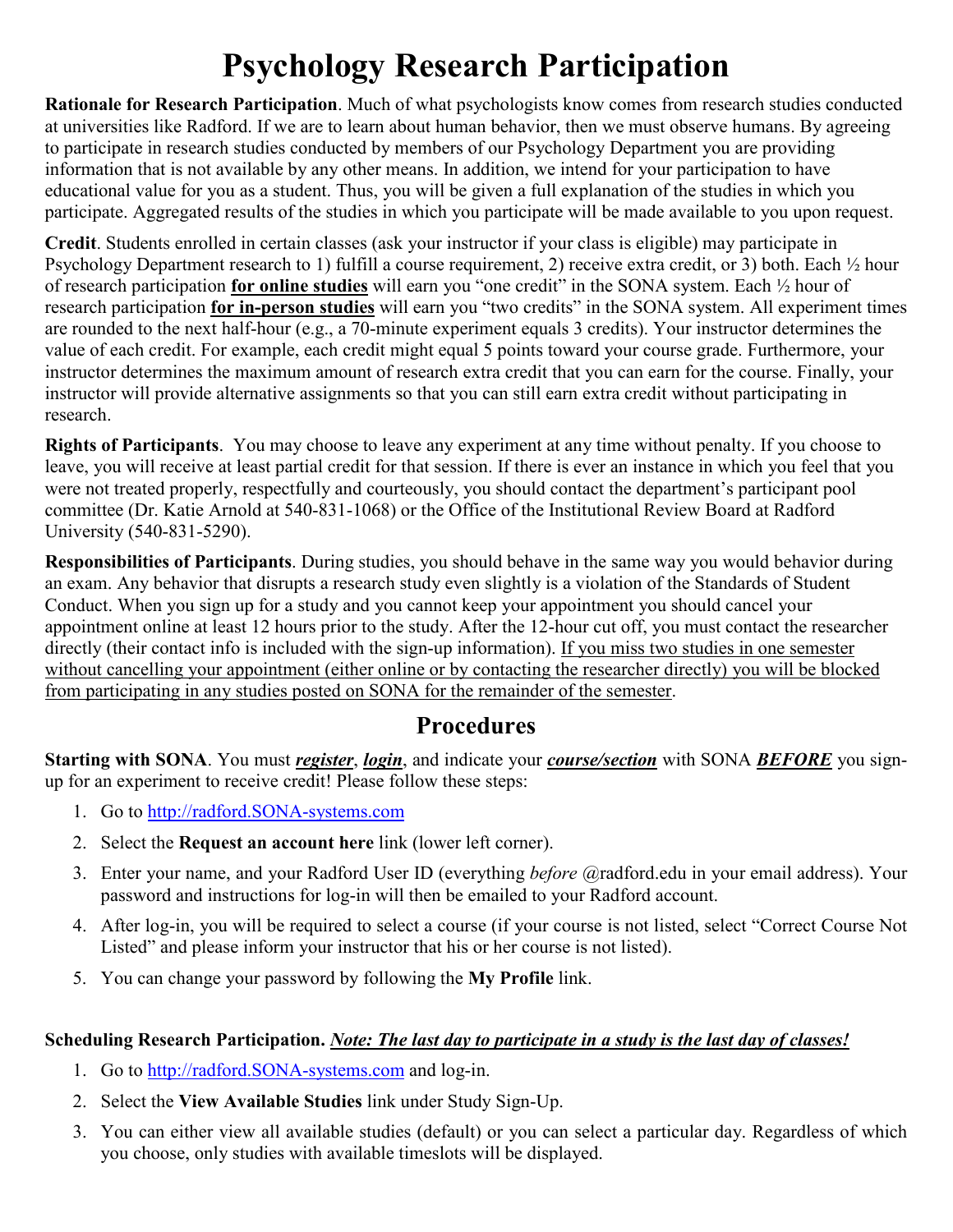- 4. Find a study that sounds interesting and select the **Timeslots Available** link. Click the **View Time Slots** link to see if there is a session that fits your schedule.
- 5. Select the course to which you want to apply the credits from the drop-down menu, then click the **Sign Up** button for the desired time. For **online studies**, you will be give then link for the study when you sign up . For **in-person studies**, you will receive a confirmation email within a few hours and a reminder email the evening before the appointment. If you forget when your appointment is, you can review your appointments by following the **My Schedule and Credits** link after you've logged-in.

**Canceling Experiments.** You can cancel scheduled in-person experiments on-line up to 12 hours prior to the experiment. If you have a last minute emergency and cannot attend a scheduled session, please contact the experimenter directly (you can obtain their contact information by following the steps below). **If you miss two experiments without canceling your appointment online or contacting the experimenter directly, you will be blocked from participating in any studies for the remainder of the semester.** Please make every effort to attend scheduled experiments – researchers (most of whom are fellow students) spend a great deal of time and energy preparing their studies. If you cannot attend, please cancel your appointment in a timely manner.

- 1. Go to [http://radford.SONA-systems.com](http://radford.sona-systems.com/) and log-in.
- 2. Select the **My Schedule and Credits** link.
- 3. If more than 12 hours prior to the study, select the **Cancel** button. If less than 12 hours prior to the study (or after the study), obtain experimenter contact information by selecting the study name. Contact the experimenter as soon as possible.

**Re-assigning Credits to Your Courses.** Please give researchers at least 48 hours to assign credits to your account after you have participated in their experiment. If you have not received your credits within 48 hours, consider sending a *gentle* reminder to the experimenter.

- 1. Go to [http://radford.SONA-systems.com](http://radford.sona-systems.com/) and log-in.
- 2. Select the **My Schedule & Credits** link. The credits are automatically assigned to the course that you selected when signing-up for the study.
- 3. If necessary, reassign credits from a study to a different course. Credits from a given study can be assigned to only one course.
- *4. Note: You must assign your credits before the Participant Pool Reporting Date (the Sunday immediately prior to final exams). If you miss this date you may not receive the correct credit for your course!!!*

#### **Frequently Asked Questions.**

*Question:* What happens if I forget my password? *Answer:* There is a link on the SONA site (below **Lost Your Password?**) that can send you your password. *Question:* I went to my scheduled experiment and no one was there. What should I do? *Answer:* Go to the **My Schedule & Credits** page to make sure that you had the correct time and location. If you believe that the experimenter was in error, contact that person immediately (experimenter contact info is available in the SONA system). Politely explain the situation and the experimenter should give you credit for showing-up. If you have any problems resolving the situation, please contact the Graduate Assistant listed below.

Question: I completed the study, but my credits have not been awarded. What should I do?